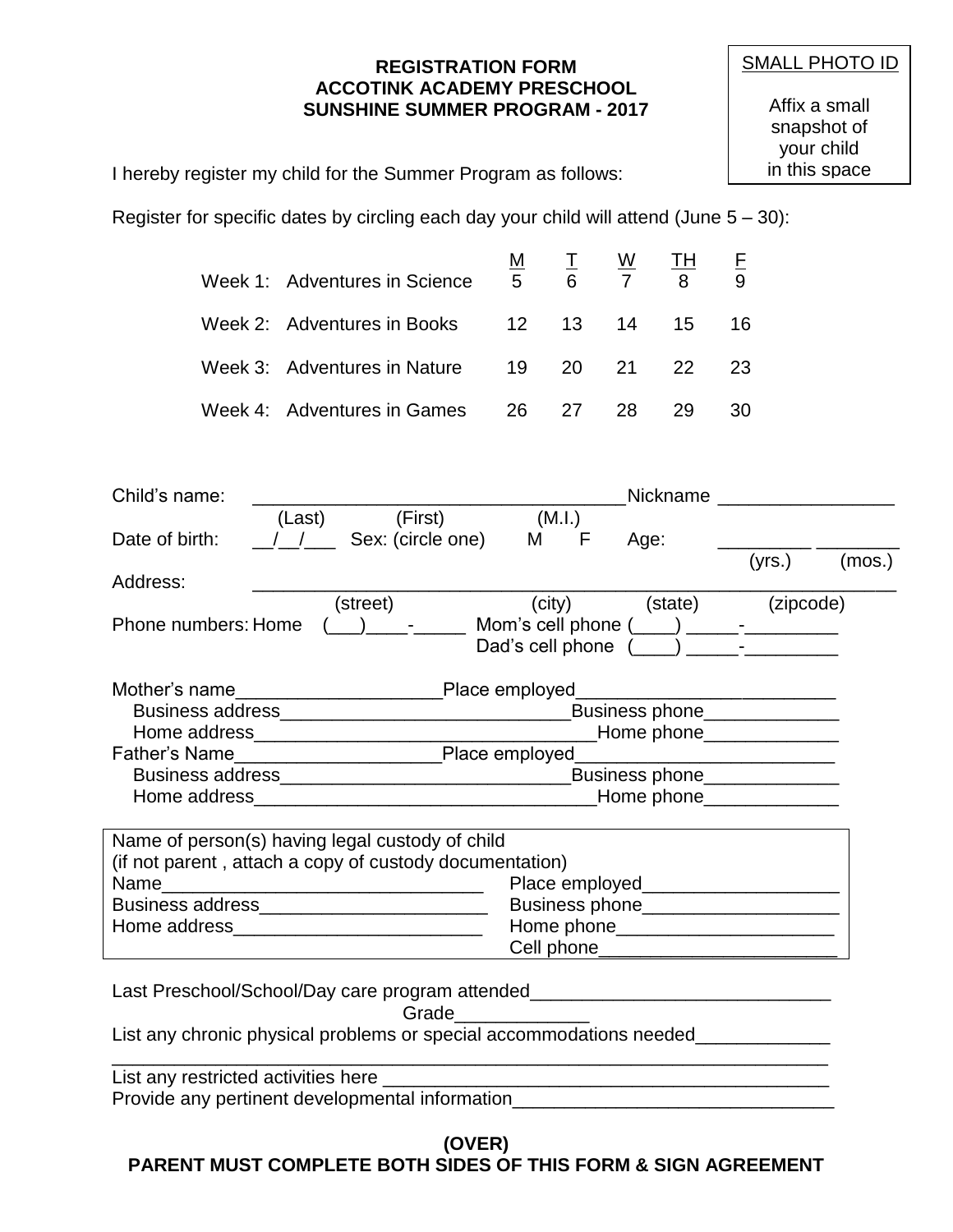# EMERGENCY INFORMATION

| Allergies or intolerance to food, medication                            |                          |  |
|-------------------------------------------------------------------------|--------------------------|--|
| Action to take in emergency situation                                   |                          |  |
| Physician's phone_______<br>Child's physician                           |                          |  |
| Physician's address                                                     |                          |  |
| (2) people to contact if parents cannot be reached:                     |                          |  |
| 1. Name Address                                                         |                          |  |
| Home Phone Management Communication                                     | Cell phone______________ |  |
| 2. Name Address                                                         |                          |  |
|                                                                         |                          |  |
| Persons who may call for child_______                                   |                          |  |
| Persons who are not authorized to visit or call for child______________ |                          |  |
| Day care provider's name(if applicable)                                 |                          |  |
| Home phone______________________                                        | Cell phone_              |  |

## PARENT/GUARDIAN:

\*Agrees to call for child as soon as possible whenever the child becomes ill during the day.

\*Understands that all fees are payable by May 24, 2017, according to the fee schedule. \*Understands that a late fee will be charged when child is called for after 2:00pm (Late fee: \$10.00 for first 15 minute interval; \$15.00 for each additional 15 minute interval or fraction thereof)

\*Must submit current report of physical examination (including TB screening results and immunization records for a child who has not attended Accotink Academy this school year) and proof of age (birth certificate) before May 24, 2017.

\*Authorizes Accotink Academy Summer Program to obtain immediate medical care if any emergency occurs when parent/guardian cannot be contacted immediately.

\*Parent/guardian agrees to inform the center within 24 hours or the next business day after his/her child or any member of the immediate household has developed a reportable communicable disease, as defined by the State Board of Health, except for life-threatening diseases which must be reported immediately.

\*Camp tuition fee is \$40.00 per day.

\*Tuition payment is non-refundable.

\*I understand that, in order for my child to attend camp, full tuition payment is due by May 24, 2017.

| Signature of Parent/Guardian | Date |
|------------------------------|------|
| Signature of Director        | Date |

First Day of Camp\_\_\_\_\_\_\_\_\_\_\_\_\_\_\_\_\_\_\_\_\_Last Day of Camp\_\_\_\_\_\_\_\_\_\_\_\_\_\_\_\_\_\_\_\_

# A NON-REFUNDABLE FEE OF \$50.00 MUST ACCOMPANY THIS REGISTRATION FORM. **REMEMBER TO PROVIDE ALL INFORMATION REQUESTED**.

Please mail application and fee to: Accotink Academy Preschool, 6215 Rolling Road, Springfield, Virginia 22152-1637

Questions may be addressed to Fran McBride at 703-451-5797.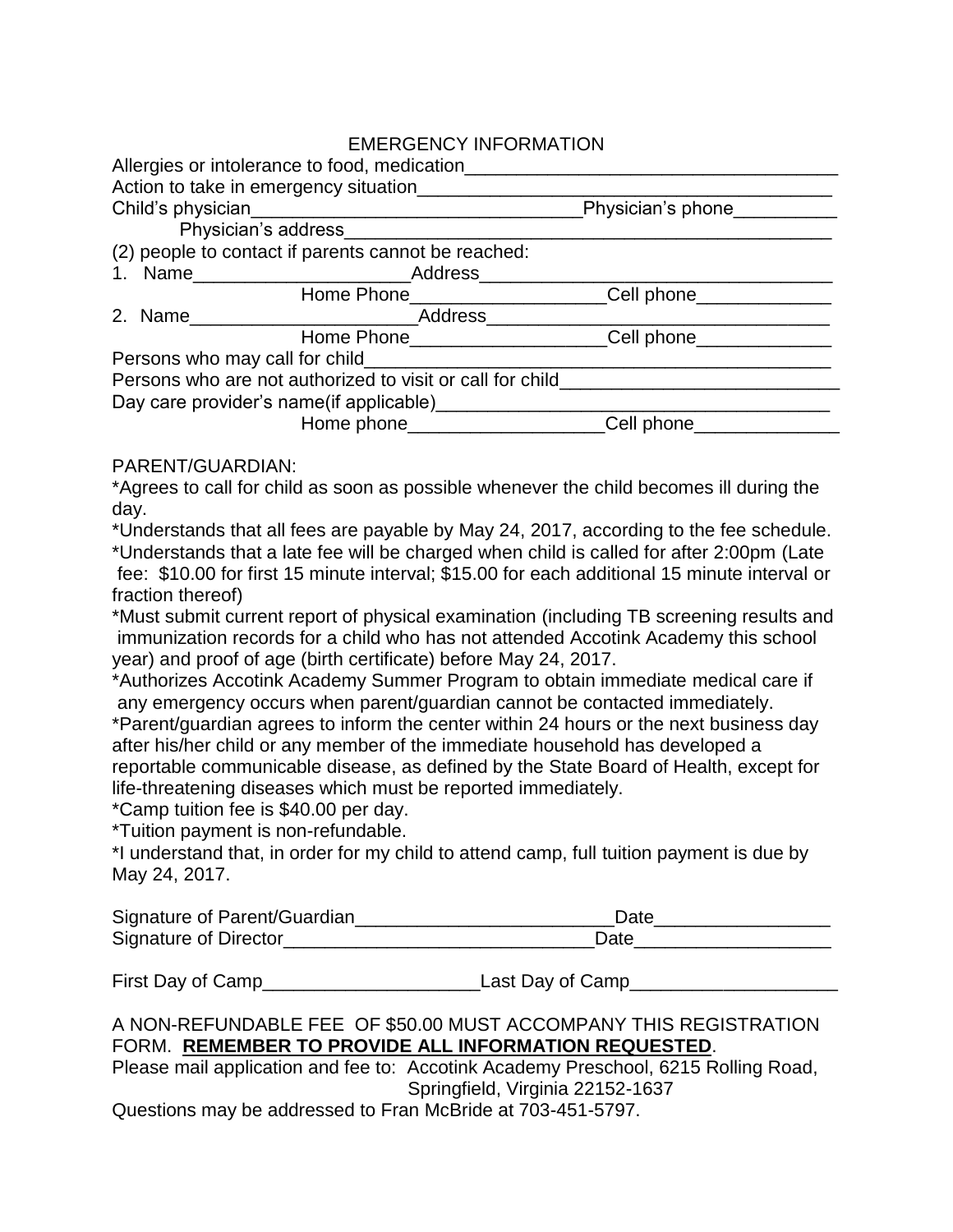# **ACCOTINK ACADEMY PRESCHOOL GOALS FOR THE SUNSHINE SUMMER PROGRAM**

- Developmentally appropriate activities
- Movement and fitness activities
- Water play and "splish-splash fun"
- Block-building, housekeeping, library, and dress-up centers
- Nature walks
- **Snacks**
- Theme weeks

**PROGRAM:** These activities promote social and cognitive development, problem solving, self-confidence and independence. Each week highlights a specific theme of learning…

|        | Week 1 $(June 5-9)$     | Adventures in Science – Children will learn about the "magic" of   |
|--------|-------------------------|--------------------------------------------------------------------|
|        |                         | experimentation.                                                   |
|        | Week 2 $(June 12 – 16)$ | Adventures in Books - Children will experience excitement as they  |
|        |                         | bring books to life.                                               |
| Week 3 | (June 19 – 23)          | Adventures in Nature – Enter the "lab" and learn about the wonders |
|        |                         | of our world.                                                      |
| Week 4 | (June 26 – 30)          | Adventures in Games - Children will learn the basics of selected   |
|        |                         | sports and games, while focusing on skills and fun.                |

**STAFF:** The staff members are experienced Accotink Academy teachers who love children and believe that children learn through developmentally appropriate experiences.

**FACILITY:** The summer program is held at Accotink Academy Preschool, located at 6215 Rolling Road in Springfield. The building offers classroom space as well as playground and outside grassy areas for picnics and water play.

**WHEN:** June 5 – June 30, 2017

- **TIME:** 10:00 a.m. 2:00 p.m., Monday through Friday
- **FEES**: \$50.00 (non-refundable) registration fee \$40.00 for each day your child attends camp (Full tuition payment is due by May 24, 2017)
- **AGES:** 3 to 6 years (Child must be three by April 1, 2017 and "potty trained"… no "pull-ups" are allowed. Child's seventh birthday must be after December 1, 2017).
- **REGISTRATION:** Ongoing from January 25 May 24, 2017 Forms may be obtained from Accotink Academy's office from 9:00 a.m. – 2:00 p.m. daily. Please note:

### **REGISTER EARLY TO GUARANTEE SPACE ON ALL OF THE DAYS WHICH YOU REQUEST.**

## **THIS IS REQUIRED OF YOU AT THE TIME OF REGISTRATION… FOR STUDENTS NEW TO ACCOTINK ACADEMY PRESCHOOL'S SUNSHINE SUMMER PROGRAM and FOR RETURNING CAMPERS (NON-ACCOTINK STUDENTS)**

1) Completed registration form (both sides) and a non-refundable registration fee of \$50.00

2) Verification of birth date (birth certificate)

3) Current Virginia physical examination with current TB screening and immunization record on a Virginia state health form dated after June 30, 2016. You may get a Virginia State health form from the school office if you need. It must be completed by your child's physician and returned to Accotink Academy by May 24, 2017.

## **FOR ACCOTINK ACADEMY STUDENTS**…